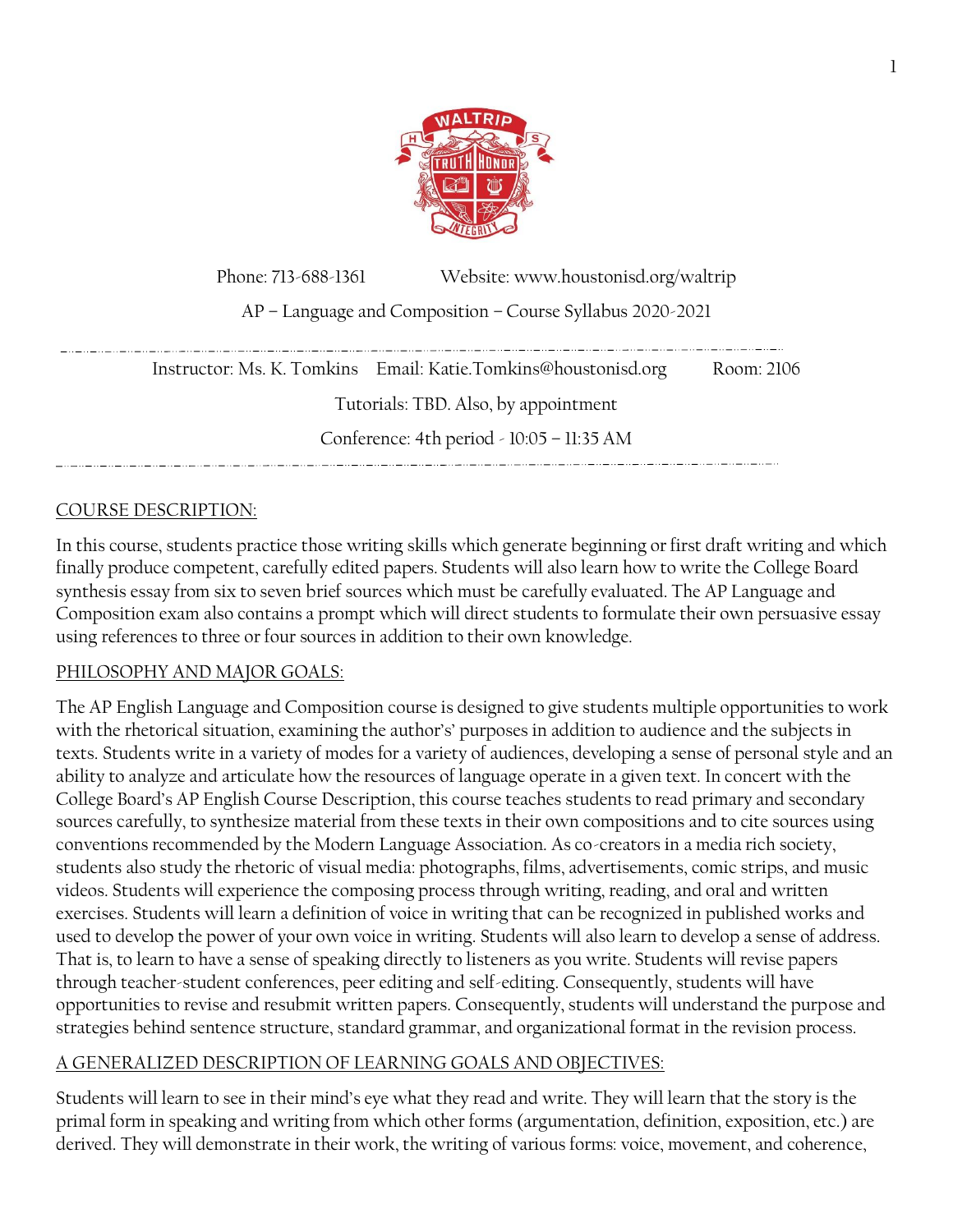clear development of a central idea and contributing Ideas, and sense of address. This goal will be accomplished through daily writing assignments, quick-writes (timed writing), research papers, group writing through shared means, and journaling. Students will self-analyze their own and each other's work.

Students will understand style: diction, syntax, tone, etc. Students will sharpen conventional mechanical and grammar skills both in class writing and in each revised and fully finished work to produce competently edited final draft paper based on a careful examination of various sources and/or an analysis of arguments within a given text. Students will experience the testing process of the Advanced Placement Examination and a college level course in high school so that college holds no mystery. Students will know that the name of the game is work and will experience the joy and achievement of having three hours of college credit if a passing grade of "3" or higher is earned on the AP exam.

### RHETORICAL KNOWLEDGE:

Students should: - Focus on a purpose. - Respond to the needs of different audiences. - Respond appropriately to different kinds of rhetorical situations. - Use conventions of format and structure appropriate to the rhetorical situation. - Adopt appropriate voice, tone, and level of formality. - Write in several genres.

## CRITICAL THINKING, READING, AND WRITING:

Students should: - Use writing and reading for inquiry, learning, thinking, and communicating. - Understand a writing assignment as a series of tasks including finding, evaluating, analyzing, and synthesizing appropriate primary and secondary sources. - Integrate their ideas with those of others. - Understand the relationships among language, knowledge and power. - Develop and revise expository writing based on different literary and/or subject matter - Write while adapting to varying styles pertaining to genre and/or popular culture, personal experience, and public policies

## COGNITIVE OBJECTIVES:

Students will: - Read and demonstrate knowledge of selected works of literature from fiction, non-fiction, drama, film and poetry. - Demonstrate knowledge of man's relationship to himself, to others, to the universe through identifying philosophical concepts and major concerns. - Demonstrate analytical skill in reading and writing about literature. - Demonstrate skills in investigative research and applying understanding of citation practice pertaining to primary and secondary resources. - Demonstrate abilities and understanding of revision process while focusing on rhetorical elements and structure, ideas through coherent and logical means, transitions, and emphasis on content. - Demonstrate skills in argumentation and persuasion.

## AFFECTIVE OBJECTIVES:

Students will: - Demonstrate an involvement in literary selections through recognizing ideas and values presented by the writers and responding to the writer's values as well as the reader's own values. - Demonstrate involvement in the process of identifying ideas and values in literature and testing those against the reader's ideas and values. - Demonstrate involvement in the process of identifying the basic emotions of man through recognizing those expressed in literature and relating those to his or her own emotional responses. - Demonstrate involvement in the process of identifying topics appropriate for argumentation and persuasions and in understanding his or her values. - Demonstrate skills in research in selecting topics of interest prior to writing and objectively studying them. - Demonstrate skills in applying multiple sources and evidence in research papers and written responses.

# THE LANGUAGE OF LITERATURE: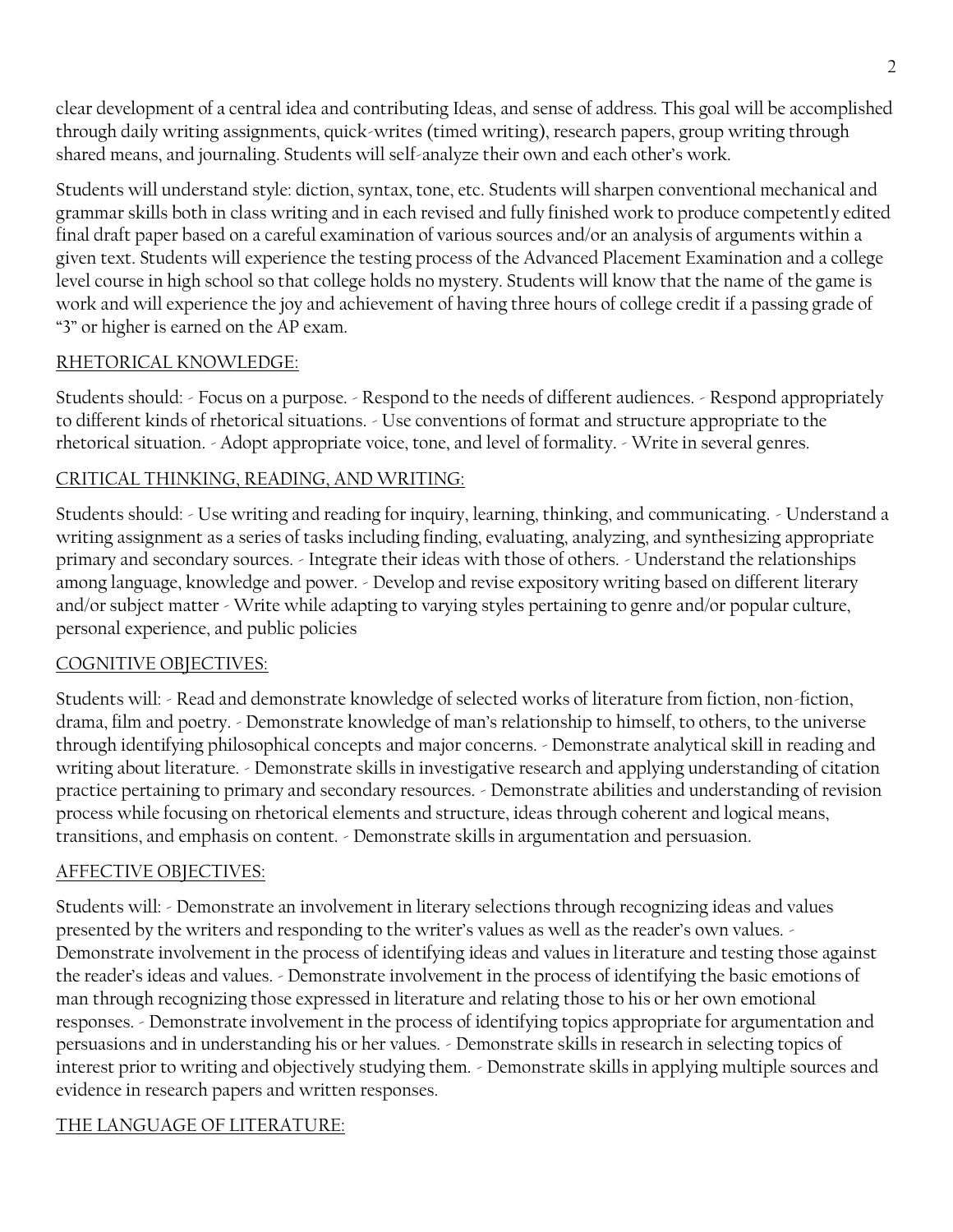Through discussion, written reports, essay examinations, objective tests, and oral and written projects, the student will demonstrate knowledge of: a. Selected works of fiction, non-fiction, poetry, drama, and film. b. Man's relationship to himself, to others, and to the universe through identifying themes in literature. c. Man's values and how he defends these values d. All forms of Rhetorical Analysis and Argumentation. e. Development and application of vocabulary and terminology for the AP Exam and SAT Through responses and questions presented either orally or in writing, the students will demonstrate concern and involvement with ideas and values expressed in literature and with those in their own lives. Through discussions and essays, students will demonstrate ways to analyze literature and write about literature. Through written research papers, students will demonstrate skills in the research process.

## COURSE EXPECTATIONS:

In order to achieve our goal of excellence in literary analysis and to master the skills of writing, students in this course are expected to be present, be prompt, be prepared, be polite, and be productive. Each student will be held accountable for class work, homework and tests.

## REQUIRED MATERIALS:

Students are expected to come to class prepared and with the required materials. Failure to do so will result in wasted class time, slower learning, and possible disciplinary action. Please have the following items with you every day.

Notebook Highlighters Post-It Notes Blue/ Black Ink Pens and Pencils Charged Power-up laptop Independent reading book (online or paper copy)

### TEXTS:

As assigned by the teacher.

## REQUIRED ONLINE RESOURCES:

Houston ISD uses the online platform the HUB for students to access assignments, class info, grades, etc. We will use the HUB throughout the year for different assignments, therefore a charged laptop is a requirement for my class. **Other online resources may be used at the discretion of the teacher.**

### HOMEWORK REQUIREMENTS:

Homework will be reserved for classroom assignments that are unfinished by the end of that class period. Consistent failure to complete homework assignments will result in slower learning, below level mastery of objectives, poor grades and parent/teacher/student conferences.

### GRADING SCALE:

Grading of student work is based on state and district-required learning standards (Objective) and should provide clear expectations for mastery (Closing Product). Expectations for grading should be clearly defined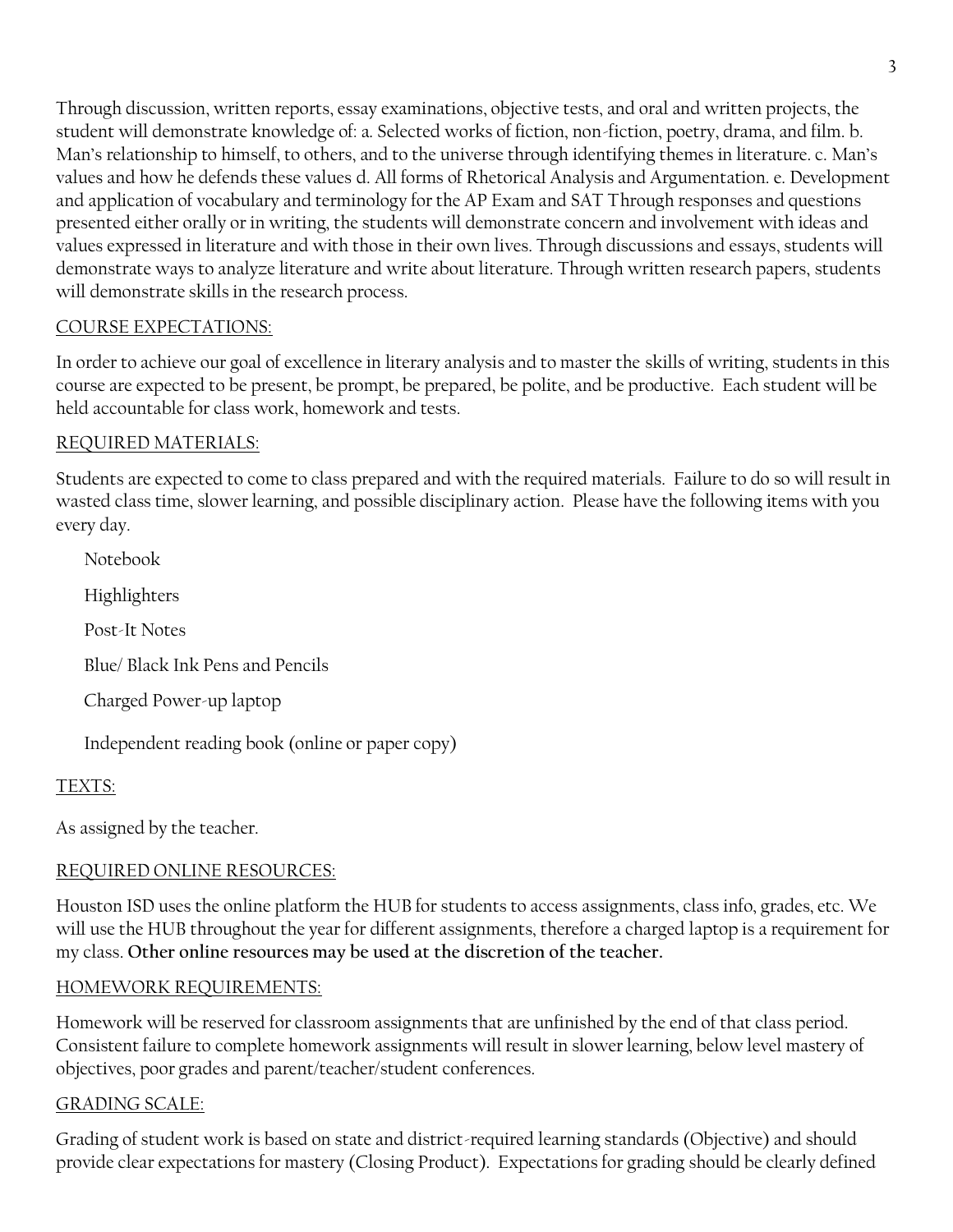through rubrics, criteria charts, or other evaluative tools. Grades will be provided to students and entered into GradeSpeed in a timely manner. A minimum of two (2) grades should be recorded each week and Tests/Projects/Quizzes which may carry a heavier weight should be offered multiple times in a grading cycle so that students have ample opportunity to show mastery of content. The following grade weights will be used to determine six-week grades:

| Classwork/Homework  | $50\%$ (min 6) |
|---------------------|----------------|
| Test/Project/Quiz   | $30\%$ (min 3) |
| Daily/Participation | $20\%$ (min 6) |

#### ACADEMIC HONESTY:

Plagiarism, cheating and unauthorized group work; fabrication, falsification, and misrepresentation; stealing and abuse of academic materials; complicity in academic dishonesty; and academic misconduct is unacceptable and will not be tolerated. Such decisions about academic dishonesty are at the teacher's discretion. If it is determined that cheating has taken place in any capacity, parent contact will be made along with a referral to your grade level AP, and a score of zero for that assignment.

*Students who plagiarize homework, class work, projects or tests will be given.*

- *a zero on the assignment*
- *notice to counselor*
- *teacher/parent conference*
- *will not be allowed to make up assignment (at the teacher's discretion)*

#### REPORT CARDS & PROGRESS REPORTS:

Report cards with each student's grades or performance, conduct grades and absences in each class or subject are issued to parents once every six weeks and progress reports are issued every three weeks. Use Gradespeed to continuously look at your grades so you are prepared once progress reports and report cards are issued.

#### EXTRA CREDIT:

Extra Credit assignments will be offered for each grading period at the teacher's discretion.

#### ATTENDANCE:

Student criteria for graduation is contingent upon accurate attendance being taken. Students will be marked absent if they do not participate in class.

### ABSENCE AND MAKE-UP LEARNING POLICY:

If you are absent, you are required to make up the learning that you miss. There is no way to recover the time lost when a student is not class. In an effort to keep your learning on track when returning from an absence, These measures are the sole responsibility of the students to initiate and must be completed within one week of the absence(s). A student who does not make up assigned work within the time allotted by me will receive a grade of zero for the assignment. If you know you are going to be absent ahead of time, including absences for extracurricular activities, see me to get your makeup work prior to your absent.

HISD board policy states that teachers will provide a reasonable amount of time for students to make-up work. A rough standard is one to two days of make-up time for every school day missed. Even so, the district